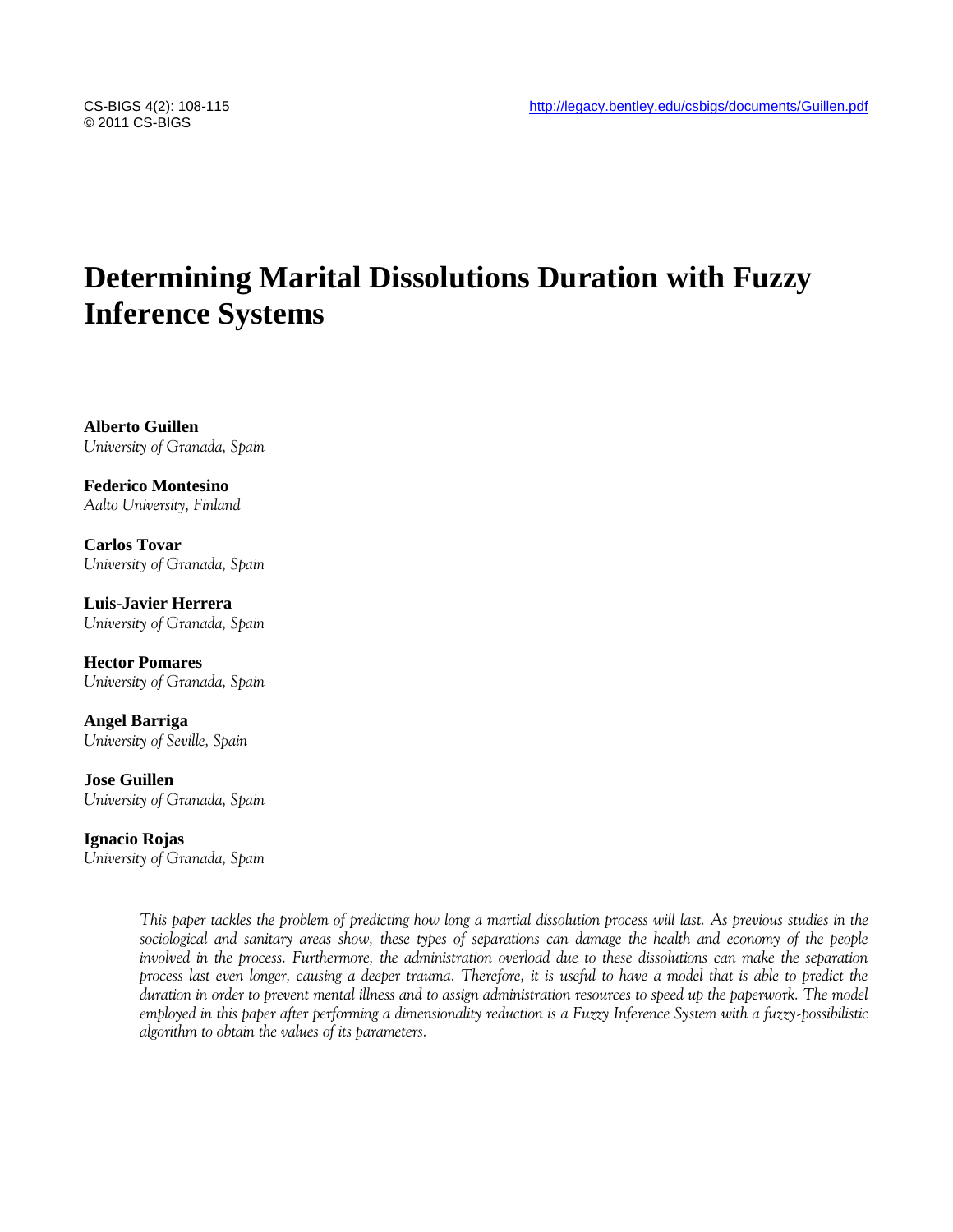## **1. Introduction**

Marital dissolutions have many undesirable consequences for society, from the point of view of public health and given the increase in resources that have to be assigned to deal with them. With the introduction of divorce in Spain on June 22ed 1981, it has become possible to start measuring and to study consequences for the people involved. Preliminary studies conclude that a dissolution has several impacts on the quality of life and welfare of those involved (Holmes & Rahe, 1967; Sandín & Chorot, 1996; Organización Panamericana de la Salud., 2003; World Health Organization., 2005). These impacts have been analyzed by the European Union in its latest report European Commission (2009) where it was shown that the probability of suffering a mental illness was higher for divorced or separated people than for married ones. In this report, Spain, with an odds ratio of 2.9 was the second country in descending order. These results were corroborated by another study on mental problems in Spain (Haro et. al., 2006).

Health problems are not only faced by the couple, if there are children involved in the process, they can experience low levels of adaptation and integration into society and less healthy life habits in comparison with children who have grown up in regular families (Fariña et. al., 2003; Orgilés et. al., 2008; Marí-Klose et. al., 2009). In order to avoid these problems, as suggested by Lansford (2009), children should not be implied directly in the process and should have a continuous and fluent relationship with their families.

It is quite useful to be able to predict how long the dissolution process might last in order to give some psychological assistance to the children and their parents and to assign more resources to potentially long duration dissolutions in order to accelerate them. In order to do so, this paper proposes a classical methodology to build a regression model: perform a dimensionality reduction and afterwards design the model. The main novelty is the algorithm used to design the model, basing its approach on a hybrid fuzzy-possibilistic partition of the data to decrease the influence of outliers in the data set.

## **2. Methodology**

This section describes the method used to determine which of the available variables are more relevant to build an accurate model. The model selected is then described as well as the algorithm which was used in the training stage.

#### *2.1. Dimensionality Reduction*

In order to reduce the dimensionality, Mutual Information (MI) theory is used. The mutual information (also called cross-entropy) between *X* and *Y* can be defined as the amount of information that the group of variables *X* provide about *Y*, and can be expressed as  $I(X, Y) = H(Y) - H(Y | X)$  where H denotes the entropy. In other words, the mutual information I(*X, Y*) is the decrease in the uncertainty on *Y* once we know *X*. Due to the properties of mutual information and entropy, the mutual information can also be defined as  $I(X, Y) =$  $H(X) + H(Y) - H(X | Y)$  leading to:

$$
I(X,Y) = \int \mu_{X,Y}(x,y) \log \frac{\mu_{X,Y}(x,y)}{\mu_X(x)\mu_Y(y)} dxdy \tag{1}
$$

where  $\mu_{X,Y}(x, y)$  is the joint Probability Density Function (pdf) for *(X,Y).* Thus, only the estimate of the joint Probability Density Function (PDF) of (*X*, *Y)* is needed to estimate the mutual information between two groups of variables.

Estimating the joint probability distribution can be performed using a number of techniques such as histograms and kernel density estimators. This paper uses the method based on *k*-nearest neighbors presented by Kraskov et. al. (2004). As recommended by Harald et. al. (2004) for a trade-off between variance and bias, in the examples, a mid-range value for  $(k = 6)$  will be used.

#### *2.2. Fuzzy Inference System Identification*

In order to build a regression model, a fuzzy inference system can be defined as a mapping between a vector of crisp inputs and a crisp output. Let us denote as scalar values  $x_1, x_2, ..., x_M$  the inputs for observations  $(x_R; y_k)$  of a certain regression problem. Assuming that all the inputs (*M*) are used, the fuzzy regression model can be expressed as a set of *N* fuzzy rules of the following form:

$$
R_i: IFx_1 \text{ is } L_1^i \wedge x_2 \text{ is } L_2^i \wedge \ldots \wedge x_M \text{ is } L_M^i \text{ THEN } \mu_{R_i} \to \hat{y} \tag{2}
$$

where  $i=1,...,N$ , and the fuzzy sets  $L_i^i$ 1, ...,  $n_i$ ,  $j = 1, ..., M$  where  $n_i$  is the number of linguistic labels defined for the *j*-th input variable. The  $L_i^i$  are the fuzzy sets representing the linguistic terms used for the *j*th input in the *i*-th rule of the fuzzy model. The  $\mu_{R_i}$  are the consequents of the rules and can take different forms. For example, in a system with two inputs, if  $L_1^i$  is renamed LOW<sub>1</sub> and  $L_2^i$  is renamed HIGH<sub>2</sub>, the *i*-th rule  $R_i$  will have the following form: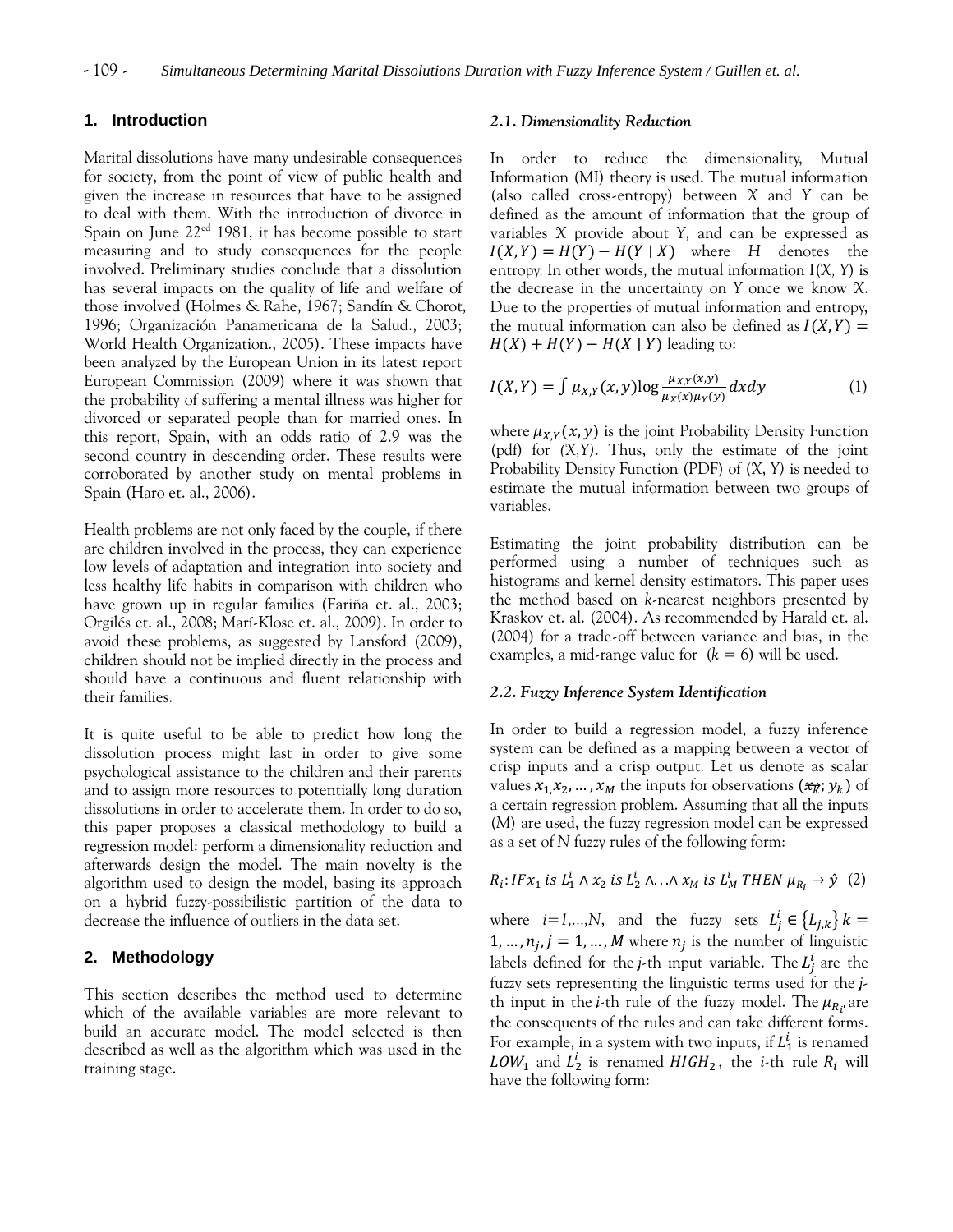$R_i$ : IF  $x_1$  is LOW<sub>1</sub>  $\wedge$   $x_2$  is HIGH<sub>2</sub> THEN $\mu_{R_i} \rightarrow \hat{y}$  (3)

Depending on the fuzzy operators, inference model and type of membership functions (MFs) employed, the mapping between inputs and outputs can have different formulations. In principle, the methods proposed in this paper can be applied for any combination of types of MFs, operators and inference model, but the selection can have a significant impact on practical results.

As a concrete implementation for this paper, we use the minimum as T-norm for conjunction operations, Gaussian MFs for inputs, singleton outputs, and product inference of rules. Defuzzification is performed using the fuzzy mean method, i.e., zero-order Takagi-Sugeno systems (Nguyen & Prasad, editors., 1999) are defined. Thus, the result of the inference process is a weighted average of the singleton consequents. This inference scheme was chosen in order to keep systems as simple and interpretable as possible. In particular, the use of singleton outputs simplifies both the interpretation of rules and the local optimization process.

Therefore, in this particular case a fuzzy regressor can be formulated as follows:

$$
F(\vec{x}) = \frac{\sum_{i=1}^{N} (\mu_{R_i} \cdot \min_{1 \le j \le M} \mu_{L_j^i}(x_j))}{\sum_{i=1}^{N} \min_{i \le j \le M} \mu_{L_j^i}(x_j)}
$$
(4)

where *N* is the number of rules in the rule base, the  $\mu_{R_i}$ are singleton output values, and the  $\mu_{\tau^i}$  are Gaussian MFs for the inputs. Thus, each fuzzy set  $\mu_{I^i}$  (for the ith linguistic term defined for the jth input), is characterized by an MF having the following form:

$$
\mu_{L_{j,k}} = \exp[-(y_j - c_{k,j})^2 / 2\sigma_{k,j}^2], k = 1, ..., n_j, j = 1, ..., M
$$
\n(5)

where  $c_{k,i}$  and  $\sigma_{k,i}$  are scalar values and represent the centers and widths of the inputs MFs, respectively.

Fuzzy inference systems of the class being designed here are universal approximators (Sandín & Chorot, 1996; Jang et. al., 1997). Thus, for a sufficiently large number of rules and MFs, any input-output mapping can be approximated with arbitrary accuracy.

*2.2.1.Clustering-Based Identification of Fuzzy Inference Systems*

Different approaches to the identification of fuzzy

inference systems from numeric data have been proposed in the literature (Mitra & Hayashi, 2000; Rutkowski, 2004). Roughly, two classes of methods can be distinguished: structure-oriented and clustering-based.

In this paper we focus on the clustering-based class of methods and especially on those methods that follow an offline approach. The following clustering algorithms are compared for the purposes of identifying fuzzy inference systems: The Hard and Fuzzy C-means (HCM and FCM, respectively) (Oliveira & Pedrycz, editors, 2007) clustering algorithms, the Improved Clustering for Function Approximation (ICFA) algorithm (Guillén et. al., 2007[1]), and the hybrid Fuzzy-Possibilistic Clustering for Function Approximation (Guillén, et. al., 2007[2]). The latter two algorithms were originally proposed for initializing Radial Basis Function Neural Networks (RBFNNs) for regression problems. In this paper, the  $ICFA<sub>f</sub>$  variant, tailored for fuzzy inference systems identification, is used (Pouzols & Barros, to appear).

The first step for clustering-based identification of fuzzy inference systems is to apply a clustering algorithm on the input-output patterns. Once this process finishes, *Q*  clusters have been identified. The structure of the corresponding fuzzy inference systems then has to be defined. In general, fuzzy rules can be interpreted as joint constraints (Rutkowski, 2004) rather than implication rules. Thus, it is sensible to define a fuzzy rule from each cluster identified. This is the most frequent approach in the literature. This way, the clusters and their corresponding rules are considered as prototypes or models of the whole input pattern sequence.

Let us consider as above the case of a multiple scalar input and of a single scalar output where the input patterns entered into the clustering algorithm consist of *M* inputs and one output. Let us denote the clusters identified by  $\vec{c}_k$   $k = 1, \ldots, Q$ . Let every cluster have the following general form:

$$
\vec{c}_k : (c_{k,1}, \dots, c_{k,M+1}) \text{ with } k = 1, \dots, Q \tag{6}
$$

where the  $c_{k,M+1}$  correspond to the outputs of the fuzzy inference model, whereas the  $c_{k,1},...,c_{k,M}$  correspond to the inputs  $(x_1,...,x_M)$  of the fuzzy model. For each cluster, a matching rule is generated with the following form:

$$
R_k: IFx_1 \text{ is } L_{1,k} \wedge x_2 \text{ is } L_{2,k} \wedge \ldots \wedge
$$
  

$$
x_M \text{ is } L_{M,k} \text{ THEN } c_{k,M+1} \rightarrow \hat{y} \quad k = 1, \ldots, Q, Q = N = n_j(7)
$$

where a set of input linguistic terms is created  $\{L_{j,k}\}\,$ ,  $k =$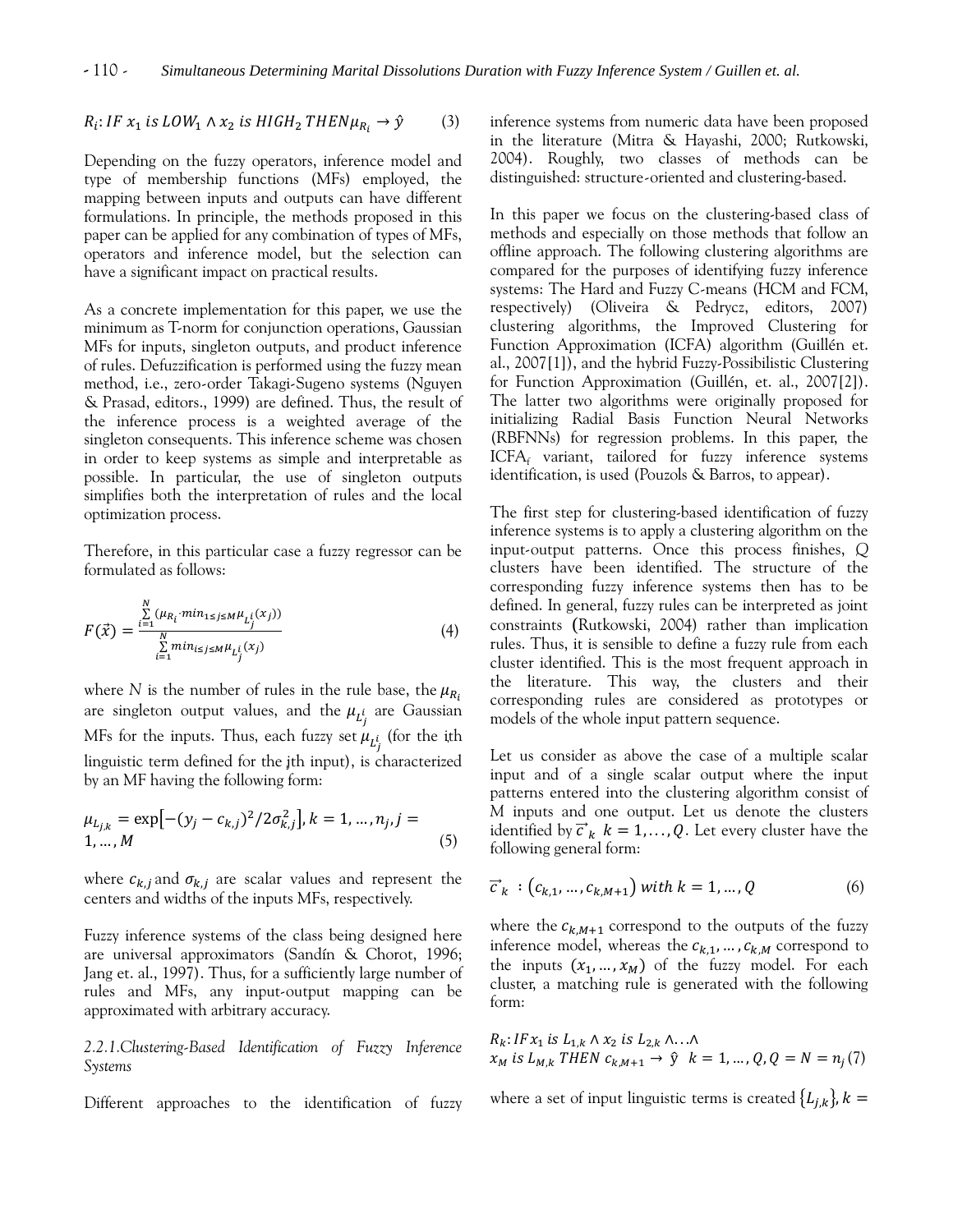1, ...,  $n_i$ ,  $j = 1$ , ..., M. These linguistic terms are defined by Gaussian MFs  $\mu_{Li}$ , as in equation (5). The output membership functions are defined as singleton functions centered at the corresponding element of the cluster centers  $c_{k,M+1}$ . The centers of the input Gaussian MFs for the *j*th input and *k*th rule  $(c_{k,i}$  in equation (5)) are set to the *j*th elements of the corresponding clusters  $\vec{c}_k$ .

When inference systems are identified with clustering methods following this approach, the number  $n_i$  of linguistic terms defined for every input variable,  $i =$ 1, ..., M, is equal to the number  $Q$  of clusters identified which in turn is equal to the number *N* of rules identified. Hence *Q* different membership functions are generated for each input and output variable, and *Q* rules are generated for a horizon *h*.

The way the widths of the input Gaussian MFs ( $\sigma_{k,i}$  in equation (5)) are set depends on the clustering algorithm used. For the Hard C-means and Fuzzy C-means algorithms the widths are set as a function of the membership degrees of the input patterns to the clusters. Recently, an adaptation of the ICFA (Guillén et. al., 2007[1]) algorithm for the identification of FIS was proposed (Pouzols & Barros, to appear). This adaptation, ICFA is a simple generalization of the original ICFA proposal where all the widths for a certain rule are set to a value inversely proportional to the average weighting parameter *w*.

The ICFA algorithm performs an initialization of the centers of the clusters, taking into account the output of the function to be approximated. The output is considered by defining a value for each center in the output space. This value is named expected output (*o<sup>i</sup>* ) of a center *i* and allows the algorithm to weigh the distance computed between the input vectors and each center.

#### *2.2.2.Fuzzy-Possibilistic approach*

As was shown by Guillén et. al. (2007[1]), the combination of possibilistic and fuzzy membership functions could lead to a better center initialization for RBFNNs.

The development of the FPCFA algorithm relies on the approach presented by Pal et. al., (1997) where a combination of a fuzzy partition and a possibilistic partition is used. The authors assert that the membership value of the fuzzy partition is important in order to be able to assign a hard label to classify an input vector, but that at the same time, it is very useful to use the typicality (possibility) value to move the centers properly in the

presence of outliers. Let  $U^p = [u_{ik}^p]$  be the matrix containing all the possibilistic memberships,  $U^f = [u^f_{i,k}]$ the matrix containing the fuzzy memberships, and  $\mathcal{C} = [c_{i,k}]$  the matrix containing the center positions for *i=1…m* and *k=1…n*. The distortion function to be minimized is:

$$
J_{h_f,h_p}(U^f,C,U^p;X) = \sum_{k=1}^n \sum_{i=1}^m ((u_{ik}^f)^{h_f} + (u_{ik}^p)^{h_p})D_{ik}^2
$$
 (8)

with the following constraints:

$$
\sum_{i=1}^{m} u_{ik}^{f} = 1 \forall k = 1 \dots n
$$
\n
$$
\sum_{k=1}^{n} u_{ik}^{p} = 1 \forall i = 1 \dots m
$$
\n(9)

The constraint shown above requires each row of  $U^p$  to sum up to 1 but its columns are free up to the requirement that each column contains at least one nonzero entry. Therefore, there is a possibility of input vectors not belonging to any cluster. The design of the FPCFA algorithm weighs the similarity criteria used in the computation of the distances and defines an expected output for each center, so the distortion function to be optimized remains:

$$
J_{h_f,h_p}(U^f, C, U^p; X) = \sum_{k=1}^n \sum_{i=1}^m ((u_{ik}^f)^{h_f} + (u_{ik}^p)^{h_p}) D_{ikW}^2
$$
 (10)

restricted to the same constraints as for the FPCM algorithm.

The iteration method used for minimization considered the following equations to compute the membership and expected output:

$$
u_{ik}^{f} = \sum_{j=1}^{m} \left(\frac{D_{ikW}}{D_{jkW}}\right)^{\frac{2}{h_{f}-1}}^{n-1}
$$
  
\n
$$
u_{ik}^{p} = \sum_{j=1}^{n} \left(\frac{D_{ikW}}{D_{ijW}}\right)^{\frac{2}{h_{p}-1}}^{n-1}
$$
  
\n
$$
\overrightarrow{c}_{k} = \frac{\sum_{k=1}^{n} \left((u_{ik}^{f})^{h_{f}} + (u_{ik}^{p})^{h_{p}}\right) \overrightarrow{x}_{k}w_{ki}^{2}}{\sum_{k=1}^{n} \left((u_{ik}^{f})^{h_{f}} + (u_{ik}^{p})^{h_{p}}\right)w_{ki}^{2}}
$$
  
\n
$$
o_{i} = \frac{\sum_{k=1}^{n} \left((u_{ik}^{f})^{h_{f}} + (u_{ik}^{p})^{h_{p}}\right) y_{k} d_{ki}^{2}}{\sum_{k=1}^{n} \left((u_{ik}^{f})^{h_{f}} + (u_{ik}^{p})^{h_{p}}\right) d_{ki}^{2}}
$$
  
\n(11)

The algorithm iterates until the centers have not moved significantly.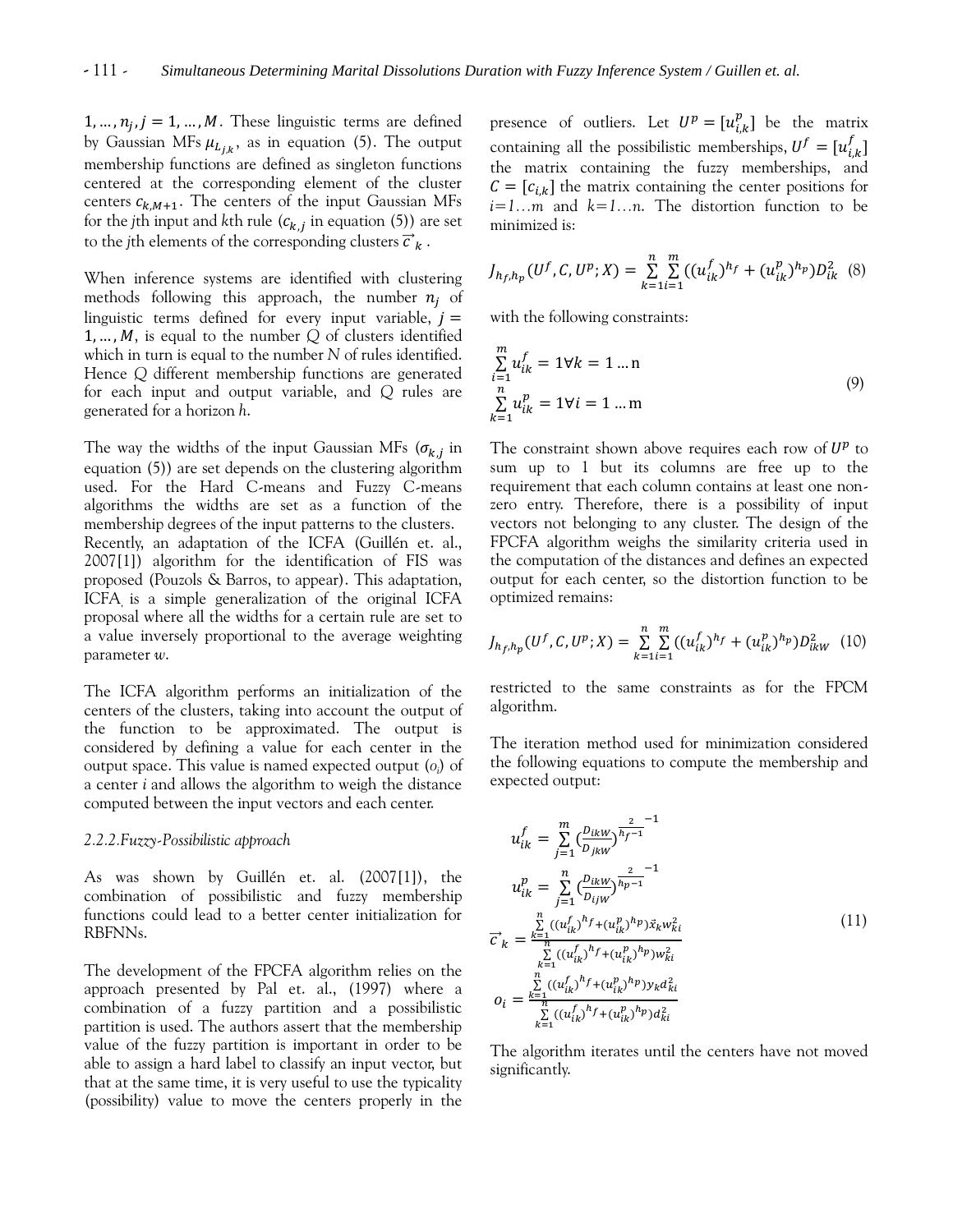## **3. Experiments**

This section will demonstrate the results obtained after applying the methods described in the previous section. First, variable selection will be performed in order to reduce the dimensionality and obtain a simpler design, and to identify key risk factors. Afterwards, RBFNN will be implemented to classify the data set.

The data set consists of 5452 cases of 22 variables; 1788 cases were randomly selected as the test sample and 3664 as the training sample. The output variable is the number of weeks required to process the dissolution. These records were taken from the first data base available for all verdicts on marital dissolutions in Spain during the year 2007. The database was provided by the Spanish National Institute of Statistics (INE, Instituto Nacional de Estadística) and has been used for research in the Department of Preventive Medicine of the University of Granada.

## *3.1.Dimensionality Reduction*

As described in the previous section, the Mutual Information (MI) will be used in order to rank the variables. Since it is not possible to compute the MI for all the possible combinations of input variables and the output, a compromise approach was adopted which consisted in computing the MI for each variable and the output. The results provided are shown in Table 1 and graphically depicted in Figure 1.



**Figure 1.** Mutual Information of predictors for the training data set.

Parsimonious models can now be established by combining classical assumptions within each mixture on both mixing proportions and *t*-parameters (intrapopulation models), with meaningful constraints on the parametric link (3) between the conditional populations (interpopulation models).

**Table 1.** Mutual information (MI) for each variable of the training data set.

| MI value | Var number and description             |
|----------|----------------------------------------|
| 0.001    | 11 – Husband's previous civil state    |
| 0.001    | 12 – Wife's Birth Month                |
| 0.003    | 16 – Wife's previous civil state       |
| 0.003    | 15 – Wife's Nationality                |
| 0.004    | 18 – Monthly pay                       |
| 0.005    | 10 – Husband's Nationality             |
| 0.006    | 21 – Previous Separation               |
| 0.006    | 9 – Sex of the first couple (husband)  |
| 0.006    | $14 -$ Sex of the second couple (wife) |
| 0.006    | 13 – Wife's Birth Year                 |
| 0.006    | 4 – Month of Marriage                  |
| 0.012    | 22 – Region                            |
| 0.013    | 7 – Husband's Birth Month              |
| 0.019    | 1 – Province                           |
| 0.027    | 6 - Number of underage children        |
| 0.028    | 8 – Husband's birth year               |
| 0.03     | $20 -$ Custody                         |
| 0.033    | $19 -$ Alimony                         |
| 0.04     | 5 – Year of Marriage                   |
| 0.123    | 2 – Month of Lawsuit                   |
| 0.149    | 17 - Claimant                          |
| 0.27     | 3 – Year of the Lawsuit                |

#### *3.2.Dissolution Duration Prediction*

After ranking the variables, it is possible to start designing models to predict the duration of the process in weeks.

**Table 2.** Test results for predictor 3 (Year of lawsuit). Average and standard deviation of the test RMSE (normalized)

| (normalized)             |                 |            |                                                       |              |
|--------------------------|-----------------|------------|-------------------------------------------------------|--------------|
|                          | # clusters HCM  | <b>FCM</b> | <b>ICFA</b>                                           | <b>FPCFA</b> |
| $\overline{\mathcal{L}}$ | $.701 \pm .490$ |            | $0.701 \pm 0.490$ $0.701 \pm 0.490$ $1.000 \pm 0.758$ |              |
| 3                        | $.701 \pm .489$ |            | $0.857 \pm 0.647$ $0.857 \pm 0.647$ $0.700 \pm 0.489$ |              |
| 4                        | $.700 \pm .489$ |            | $0.700 \pm 0.489$ 0.700 $\pm 0.489$ 0.700 $\pm 0.489$ |              |
| 5                        | $.700 \pm .489$ |            | $0.700 \pm 0.489$ 0.701 $\pm 0.490$ 0.700 $\pm 0.489$ |              |
| 6                        | .700 $\pm$ .489 |            | $0.700 \pm 0.489$ 0.701 $\pm 0.489$ 0.700 $\pm 0.489$ |              |
| 7                        | $.700 \pm .489$ |            | $0.700 \pm 0.489$ 0.701 $\pm 0.489$ 0.700 $\pm 0.489$ |              |
| 8                        | $.700 \pm .489$ |            | $0.702 \pm 0.490$ $0.700 \pm 0.489$ $0.700 \pm 0.489$ |              |
| 9                        | $.700 \pm .481$ |            | $0.700 \pm 0.489$ 0.701 $\pm 0.489$ 0.700 $\pm 0.489$ |              |
| 10                       | $700 \pm .481$  |            | $0.702 \pm 0.490$ 0.701 $\pm 0.490$ 0.700 $\pm 0.489$ |              |
| 15                       | $.700 \pm .489$ |            | $0.700 \pm 0.489$ 0.700 $\pm 0.489$ 0.700 $\pm 0.489$ |              |
| 20                       | .700 $\pm$ .489 |            | $0.700 \pm 0.489$ $0.700 \pm 0.489$ $0.700 \pm 0.489$ |              |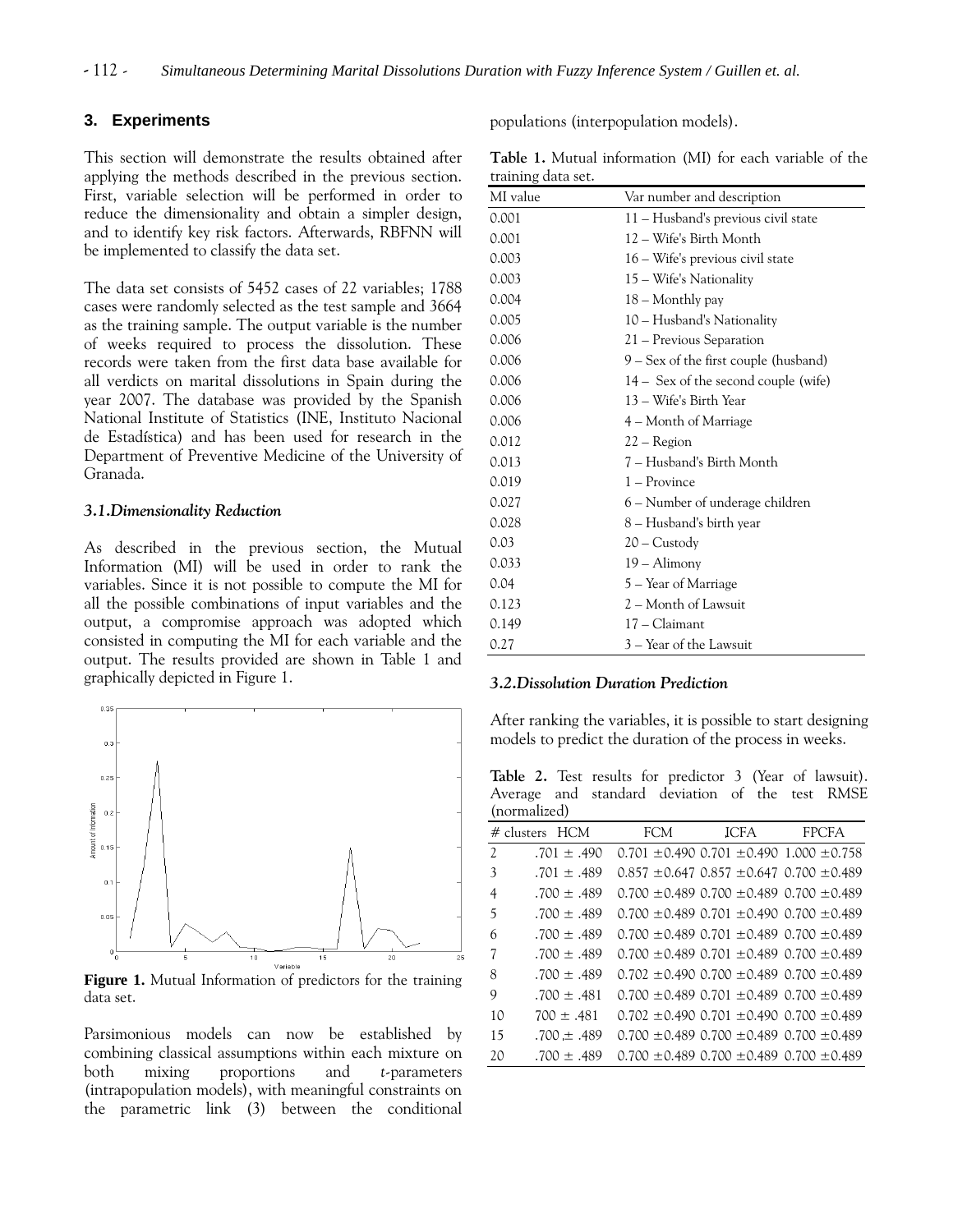**Table 3.** Test results for predictors 3 and 17 (claimant). Average and standard deviation of the test RMSE (normalized)

|                | # clusters HCM    | FCM | <b>JCFA</b>                                           | <b>FPCFA</b> |
|----------------|-------------------|-----|-------------------------------------------------------|--------------|
| $\mathfrak{D}$ | $0.676 \pm 0.481$ |     | $0.675 \pm 0.480$ $0.673 \pm 0.479$ $0.672 \pm 0.479$ |              |
| 3              | $0.650 \pm 0.464$ |     | $0.662 \pm 0.476$ 0.655 $\pm 0.471$ 0.649 $\pm 0.464$ |              |
| 4              | $0.659 \pm 0.474$ |     | $0.787 \pm 0.604$ $0.681 \pm 0.484$ $0.650 \pm 0.464$ |              |
| 5              | $0.716 \pm 0.532$ |     | $0.659 \pm 0.474$ 0.647 $\pm 0.462$ 0.650 $\pm 0.464$ |              |
| 6              | $0.659 \pm 0.474$ |     | $0.648 \pm 0.463$ $0.648 \pm 0.462$ $0.648 \pm 0.462$ |              |
| 7              | $0.654 \pm 0.470$ |     | $0.649 \pm 0.464$ $0.651 \pm 0.465$ $0.648 \pm 0.462$ |              |
| 8              | $0.655 \pm 0.469$ |     | $0.659 \pm 0.473$ 0.649 $\pm 0.463$ 0.648 $\pm 0.463$ |              |
| 9              | $0.649 \pm 0.464$ |     | $0.650 \pm 0.464$ $0.647 \pm 0.462$ $0.648 \pm 0.463$ |              |
| 10             | $0.654 \pm 0.470$ |     | $0.657 \pm 0.472$ 0.649 $\pm 0.464$ 0.668 $\pm 0.489$ |              |
| 15             | $0.649 \pm 0.464$ |     | $0.650 \pm 0.465$ 0.648 $\pm 0.462$ 0.649 $\pm 0.463$ |              |
| 20             | $0.649 \pm 0.464$ |     | $0.649 \pm 0.464$ $0.649 \pm 0.463$ $0.648 \pm 0.462$ |              |

**Table 4.** Test results for predictors 3, 17 and 2 (month of lawsuit). Average and standard deviation of the test RMSE (normalized)

|                          | (22022202207)     |     |                                                       |              |  |
|--------------------------|-------------------|-----|-------------------------------------------------------|--------------|--|
|                          | # clusters HCM    | FCM | <b>JCFA</b>                                           | <b>FPCFA</b> |  |
| $\overline{\mathcal{L}}$ | $0.587 \pm 0.399$ |     | $0.566 \pm 0.399$ $0.619 \pm 0.455$ $0.568 \pm 0.398$ |              |  |
| 3                        | $0.618 \pm 0.448$ |     | $0.551 \pm 0.392$ $0.537 \pm 0.380$ $0.546 \pm 0.390$ |              |  |
| 4                        | $0.727 \pm 0.574$ |     | $0.569 \pm 0.409$ $0.521 \pm 0.366$ $0.513 \pm 0.360$ |              |  |
| 5                        | $0.668 + 0.520$   |     | $0.815 \pm 0.645$ 0.550 $\pm 0.395$ 0.511 $\pm 0.362$ |              |  |
| 6                        | $0.542 \pm 0.392$ |     | $0.726 \pm 0.565$ 0.541 $\pm 0.388$ 0.511 $\pm 0.365$ |              |  |
| 7                        | $0.517 \pm 0.364$ |     | $0.723 \pm 0.563$ 0.507 $\pm 0.360$ 0.510 $\pm 0.364$ |              |  |
| 8                        | $0.508 + 0.356$   |     | $0.670 \pm 0.482$ $0.511 \pm 0.363$ $0.512 \pm 0.366$ |              |  |
| 9                        | $0.508 + 0.367$   |     | $0.523 \pm 0.373$ 0.501 $\pm 0.355$ 0.506 $\pm 0.361$ |              |  |
| 10                       | $0.506 + 0.360$   |     | $0.504 \pm 0.360$ $0.511 \pm 0.365$ $0.610 \pm 0.466$ |              |  |
| 15                       | $0.506 + 0.361$   |     | $0.506 \pm 0.359$ $0.505 \pm 0.360$ $0.512 \pm 0.370$ |              |  |
| 20                       | $0.503 \pm 0.361$ |     | $0.514 \pm 0.373$ $0.503 \pm 0.359$ $0.505 \pm 0.361$ |              |  |

**Table 5.** Test results for predictors 3, 17, 2 and 5 (year of marriage). Average and standard deviation of the test RMSE (normalized)

|    | $#$ clusters $HCM$ | <b>FCM</b> | <b>JCFA</b>                                           | <b>FPCFA</b> |
|----|--------------------|------------|-------------------------------------------------------|--------------|
| 2  | $0.566 \pm 0.401$  |            | $0.565 \pm 0.399$ $0.623 \pm 0.453$ $0.558 \pm 0.390$ |              |
| 3  | $0.822 \pm 0.646$  |            | $0.804 \pm 0.635$ 0.598 $\pm 0.438$ 0.542 $\pm 0.382$ |              |
| 4  | $0.534 \pm 0.385$  |            | $0.571 \pm 0.422$ $0.526 \pm 0.375$ $0.589 \pm 0.431$ |              |
| 5  | $0.707 \pm 0.546$  |            | $0.544 \pm 0.395$ $0.511 \pm 0.364$ $0.513 \pm 0.357$ |              |
| 6  | $0.578 \pm 0.419$  |            | $0.532 \pm 0.380$ $0.545 \pm 0.392$ $0.534 \pm 0.374$ |              |
| 7  | $0.566 \pm 0.420$  |            | $0.714 \pm 0.559$ 0.536 $\pm 0.387$ 0.505 $\pm 0.358$ |              |
| 8  | $0.534 \pm 0.388$  |            | $0.915 \pm 0.727$ 0.569 $\pm 0.409$ 0.512 $\pm 0.361$ |              |
| 9  | $0.526 \pm 0.378$  |            | $0.633 \pm 0.470$ $0.509 \pm 0.364$ $0.514 \pm 0.367$ |              |
| 10 | $0.512 \pm 0.364$  |            | $0.539 \pm 0.388$ $0.509 \pm 0.359$ $0.512 \pm 0.367$ |              |
| 15 | $0.525 + 0.380$    |            | $0.517 \pm 0.371$ 0.508 $\pm 0.363$ 0.511 $\pm 0.368$ |              |
| 20 | $0.510 + 0.362$    |            | $0.522 \pm 0.378$ 0.503 $\pm 0.359$ 0.520 $\pm 0.375$ |              |

The procedure followed was incremental: the variable with the highest MI value was chosen, then, the first and

the second, and so on. Tables 2-5 present the results obtained after the execution.

## *3.3.Results Discussion*

The most relevant variable was the year of lawsuit, which is directly influenced by the increase in the computerization of the bureaucracy involved, which accelerated the process. It follows that recent divorces take less time. Unfortunately, the variable on extent of computerization was not been measured by the data providers.

Regarding temporal variables, the month in which the lawsuit starts is very relevant. The cause might be the coincidence with holiday periods (summer and Christmas), where the staff might work with less productivity, resulting in longer divorces.

The fourth variable, year of marriage, also adds interesting information. As the data show, old marriages and young marriages take less time to divorce. A deeper analysis of the reasons for this fact might fall out of the scope of the paper.

Looking at the results from the machine learning perspective, it can be concluded that specific clustering techniques such as ICFA and FPCFA outperform the classical approaches HCM and FCM.

Figure 2 displays the minimum RMS test error obtained for each algorithm using the three most relevant variables. The approximations made by FPCFA and  $ICFA<sub>f</sub>$  are better for a small number of rules although all the algorithms have a very similar performance as the number of rules increases. However, it is important to obtain accurate results with a small number of rules in order to maintain the interpretability of the system.



**Figure 2.** Comparison of RMS test errors for several numbers of rules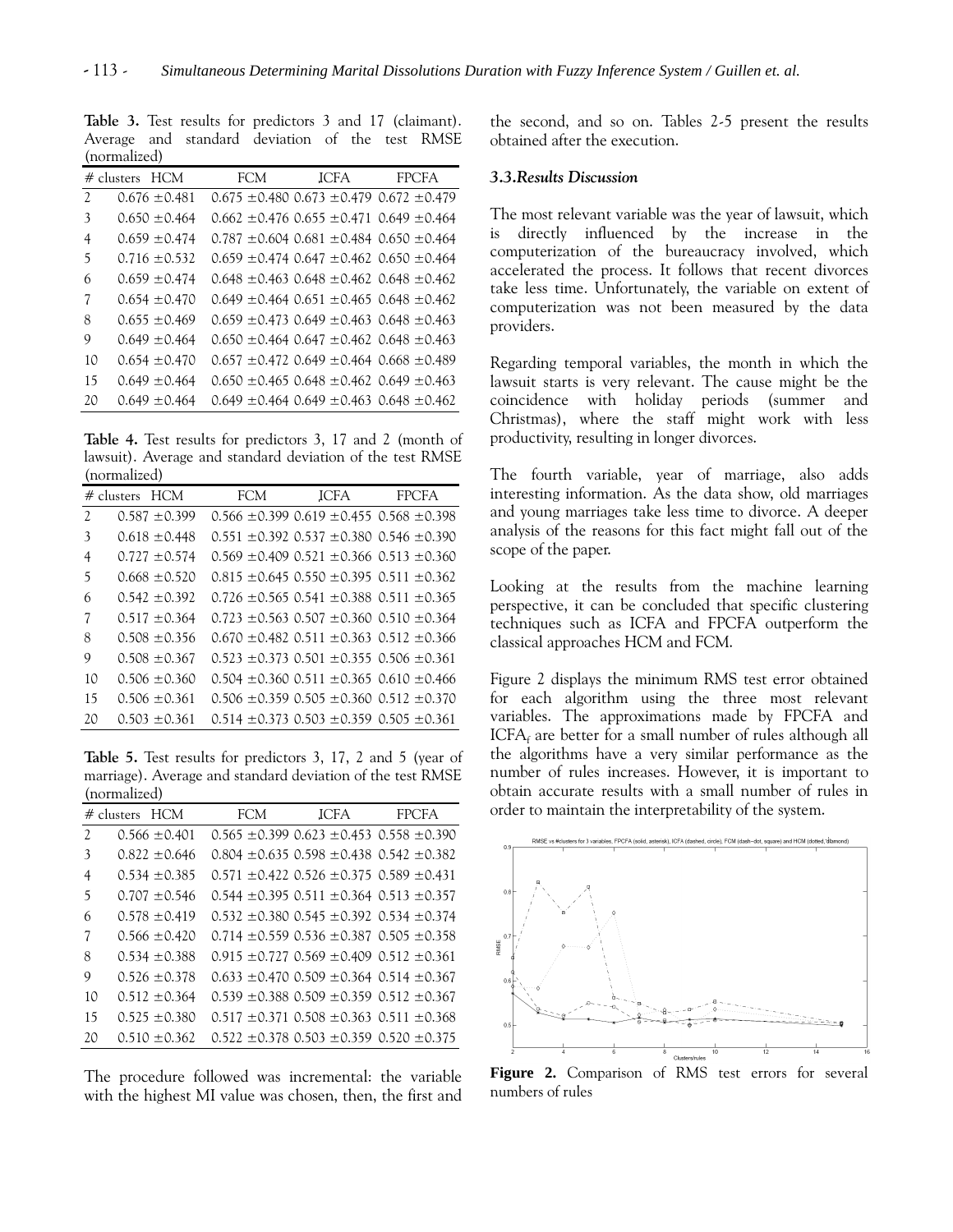The experiments also show that the accuracy does not improve significantly as more variables in the current set of predictors are considered, indicating that for further studies, other variables should be sampled. Figure 3 depicts the minimum error obtained by the FPCFA in terms of the number of variables used. As the dimensionality increases over 3 variables, the accuracy starts to decrease.



**Figure 3.** Minimum RMS test error obtained using several number of variables

#### **4. Conclusions**

The possibility of having models that are able to approximate data is quite useful in the field of preventive medicine. This paper has presented an example of such a model: fuzzy inference systems were used to predict the length of a marital dissolution process. The prediction could be used to prevent mental distress in the people involved in the dissolution (wife, husband and children) as well as for the assignation of human resource in administration. The methodology proposed here performed a previous step of dimensionality reduction using the mutual information concept which allows the models to provide better accuracy in the predictions.

## **References**

- European Commission. 2009. The state of mental health in the european union. In Directorate General for Health and Consumer Protection.
- Fariña, F. Arce, R. Seijo, D. & Novo, M. 2003. Comparación de los niveles de adaptación entre menores pertenecientes a familias intactas y familias con padres separados. In IV Congreso Virtual de Psiquiatría Interpsiquis.
- Guillén, A. González, J. Rojas, I. Pomares, H. Herrera, L. J. Valenzuela, O. & Prieto, A. 2007[1]. Using fuzzy logic to improve a clustering technique for function approximation. *Neurocomputing,* 70(16-18):2853 – 2860.
- Guillén, A. Pomares, H. Rojas, I. González, J. Herrera, L.J. Rojas, F. & Valenzuela, O. 2007[2]. Studying possibility in a clustering algorithm for RBFNN design for function approximation. *Neural Computing & Applications,*  $17(1):75 - 89.$
- Harald, S. Alexander, K. Sergey, A.A. Peter, G. 2004. Least dependent component analysis based on mutual information, *Phys. Rev. E,* 70.
- Haro, J.M. Palacín, C. Vilagut, G. & Martínez, M. et. al. 2006. Prevalencia de los trastornos mentales y factores asociados: resultados del estudio esemed-españa. *Medicina Clínica,* 126:445 – 451.
- Holmes, T.S. & Rahe, R.H. 1967. The social readjustment rating scale. *Journal Psychosomatic Research,* 11:213 – 218.
- Hughes, M.E. & Waite, L.J. 2009. Marital biography and health at mid-life. *Journal of Health and Social Behavior,* 50:344 – 358.
- Jang, J.S. Sun, C.T. & Mizutani, E. 1997. Neuro-Fuzzy and Soft Computing A Computational Approach to Learning and Machine Intelligence. Prentice Hall.
- Kraskov, A. Stögbauer, H. & Grassberger, P. 2004. Estimating mutual information. *Phys. Rev. E*, 69(6).
- Lansford, J.E. 2009. Parental divorce and children's adjustment. *Perspectives on Psychological Science,*  $4(2):140-52.$
- Marí-Klose, P. Marí-Klose, M. Granados, F.J. Gómez-Granell, C. & Martínez. A. 2009. Informe de la inclusión social en españ,a. Fundación Caixa Cataluña.
- Mitra, S. & Hayashi, Y. 2000. Neuro-fuzzy rule generation: survey in soft computing framework. *IEEE Transactions on Neural Networks,* 11(3):748 – 768.
- Nguyen, H.T. & Prasad, N.R. editors. 1999. Fuzzy Modeling and Control: Selected Works of M. Sugeno. CRC Press, Inc.